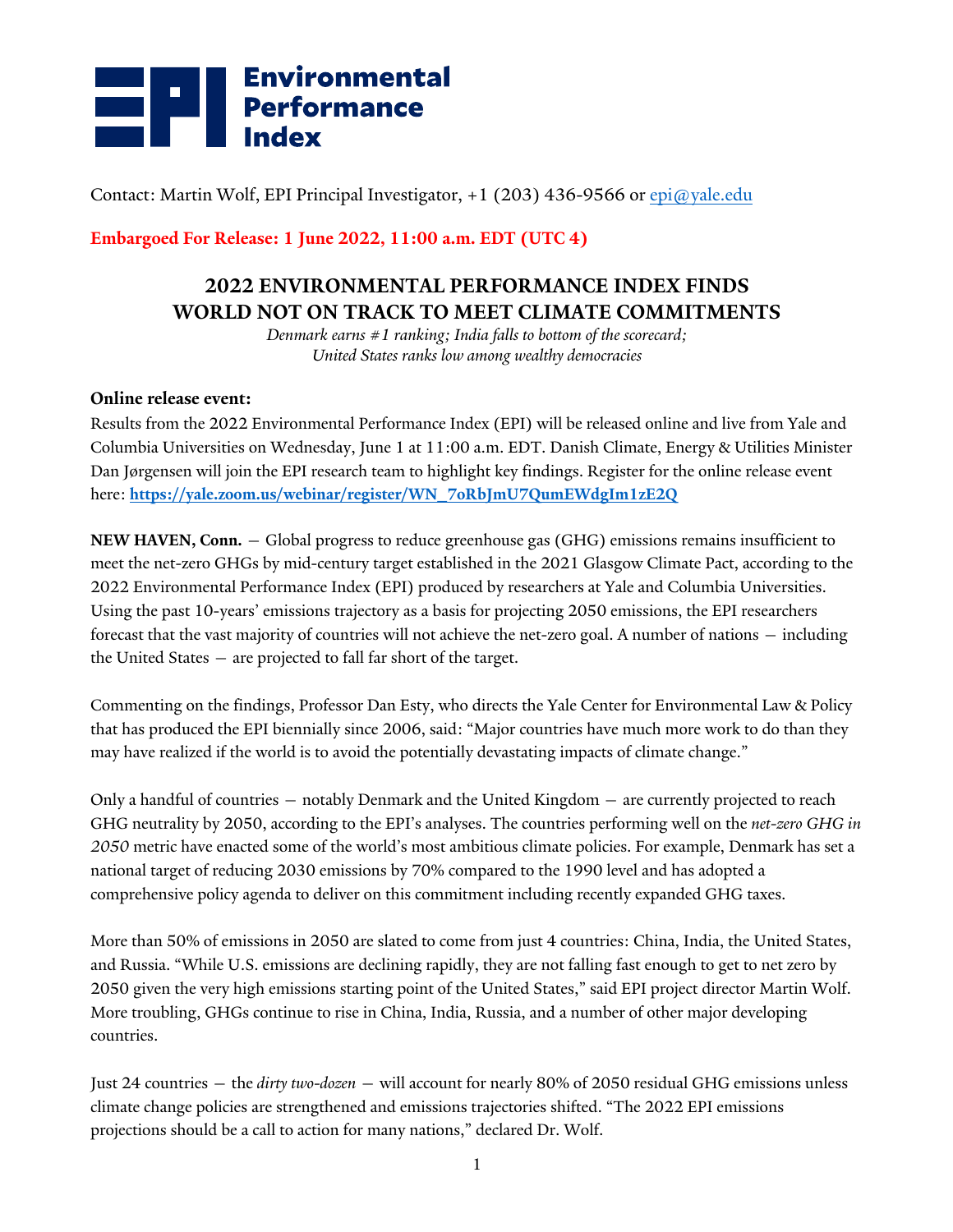# **Environmental**<br>**Performance**<br>**Index**

Ranking 180 countries on 40 performance indicators covering climate change, environmental public health, and ecosystem vitality, the EPI constitutes the world's leading analysis of country-level sustainability trends. The 2022 EPI offers a powerful policy tool for assessing performance at the global and national levels across an array of critical sustainability issues including air and water pollution, waste management, biodiversity and habitat protection, as well as the transition to a clean energy future. Country rankings are grounded in the best available data from international organizations and research centers around the world that have been carefully analyzed by Yale and Columbia researchers.

In highlighting leaders, calling out laggards, and spotlighting the best policy practices on an issue-by-issue basis, the EPI provides a guide to policymakers on the path to a sustainable future. It also offers opposition political leaders, the media, environmental advocates, business executives, community groups, and citizen activists a mechanism for holding governments accountable.

#### **2022 EPI Rankings**

Denmark emerges as the most sustainable country in the world according to the 2022 EPI. Retaining its  $\#1$ ranking from 2020, Denmark's top score reflects strong performance across many of the issues tracked by the EPI with notable leadership in climate and sustainable agriculture. Dan Jørgensen, the Danish Minister for Climate, Energy, and Utilities, commented on Denmark's achievements: "Denmark is a small country. But we want to make a big difference. That's why we aim to set a good example. We hope that by doing so, we can inspire others to also do more to preserve our planet. And when we set ambitious targets for ourselves, we also spark innovation and the development of solutions and technology that can help the green transformation in other countries. We have come a long way. But we still have a lot of work to do. Even though Denmark comparatively is doing a lot at a fast pace, we are not satisfied. We need to do more even faster. And we will."

Other high-scoring nations include the United Kingdom and Finland, both of which earn top rankings from their strong climate change performance driven by policies that have substantially cut GHGs in recent years. Sweden and Switzerland, also among the top countries, rise above their peers in terms of air and water quality. But as Yale Professor Jay Emerson, who leads the team doing the EPI's statistical analyses, noted, "No country is top-tier across the board. Even Denmark has things to learn from others."

Beyond providing global and country-level results, the 2022 EPI offers insights into the drivers of good environmental performance. As senior research scientist Alex de Sherbinin of Columbia University's Columbia Climate School and one of the lead authors of the 2022 EPI explained, "Good governance, policy commitment, and targeted environmental investments separate the nations that are moving toward a sustainable future from those which are not. High-scoring countries have well-thought-through programs to protect public health, conserve natural resources, and mitigate greenhouse gas emissions."

Lagging its peers, the United States places  $43<sup>rd</sup>$  out of 180 countries in the 2022 EPI. This relatively low ranking reflects a nation that has become deeply divided over how to respond to environmental challenges leading to inaction in Washington on critical issues such as climate change — and the rollback of environmental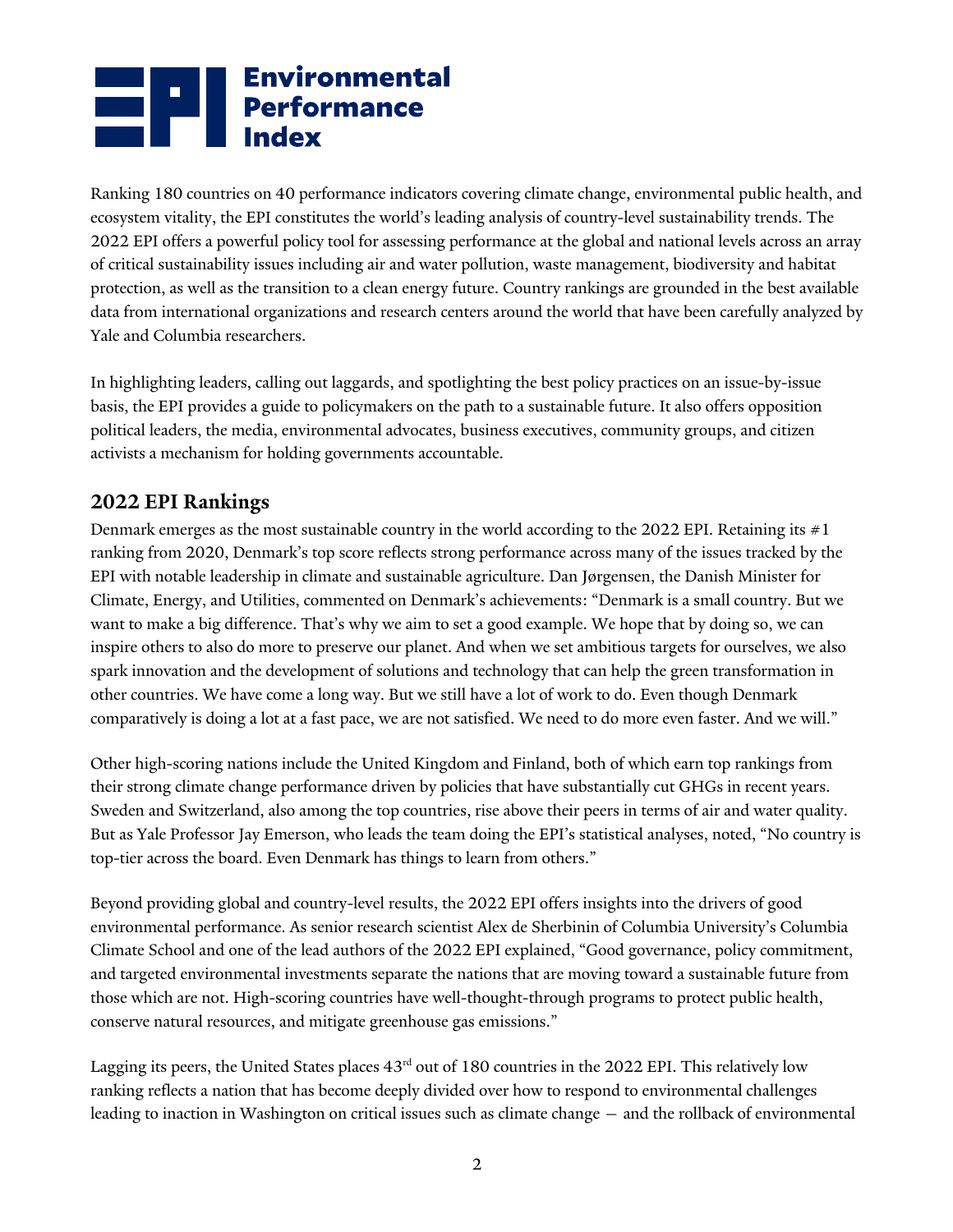## **Environmental<br>Environmental<br>Environmental<br>Index**

protections during the Trump Administration. Between 2016 and 2020, the Administration repealed or weakened nearly 100 environmental regulations, reversing progress the U.S. had made in climate mitigation, air quality, and habitat conservation. In particular, the United States' withdrawal from the Paris Climate Agreement, relaxed methane emissions regulations, and weaker fuel efficiency standards meant the nation lost precious time while its peers in the developed world enacted significant policies to reduce their GHG emissions. While the data indicate the U.S. has made strides toward improving air quality and marine protected areas, the aggregate ranking puts it behind most wealthy western democracies, including France  $(12<sup>th</sup>)$ , Germany  $(13<sup>th</sup>)$ , Australia (17<sup>th</sup>), Italy (23<sup>rd</sup>), and Japan (25<sup>th</sup>).

The lowest scores overall go to countries that are struggling with civil unrest and other crises (such as Myanmar or Haiti), or nations that have prioritized economic growth over environmental sustainability, such as India, Vietnam, Bangladesh, and Pakistan. India, with markedly poor air quality and quickly rising GHG emissions, comes in at the very bottom of country rankings for the first time. Poor air quality and growing GHG emissions continue to impact China's EPI ranking, placing the nation  $160<sup>th</sup>$  out of 180 countries in the 2022 scorecard.

### **Additional Global Insights**

Worldwide trends suggest that many countries have made significant progress over the past decade on critical environmental health issues like sanitation, drinking water, and indoor air pollution. These gains demonstrate that investments in environmental infrastructure, like wastewater treatment facilities, and better household energy technologies, such as cleaner cookstoves, can translate into rapid improvements in public health. The EPI's new air quality metrics indicate, however, that residents in most countries still breathe unsafe air. More than 8 million people die prematurely each year from exposure to indoor and ambient air pollutants. Southern Asian countries, such as India, Nepal, and Pakistan, are particularly lagging in air quality.

Ecosystem trends capture both remarkable improvements and persistent challenges when it comes to preserving habitat and biodiversity around the world. Belgium, the U.A.E., Croatia, and Niger have substantially expanded protected habitat within their borders, earning top scores for biodiversity metrics in the 2022 EPI. The world has also met its marine protected areas target, successfully preserving 10% of coastlines – but with ocean ecosystems still threatened in much of the world, there remains a good bit of work to do in this issue category. On other issues, global performance continues to move away from sustainability. Fisheries are especially in decline, with nearly all countries earning scores below 50% on this vital issue.

#### **The Drivers of Good Environmental Performance**

At every level of development, some countries achieve scores that exceed their peer nations with similar economic circumstances. Cutting-edge analyses of the 2022 EPI rankings make clear that the factors explaining environmental success include good governance, country wealth, quality of life, independent media, and wellcrafted regulations. The researchers found strong correlations between EPI scores and government effectiveness, rule of law, regulatory quality, happiness, and GDP per capita. Sustainable development requires financial resources, which enable investments in environmental protection. The wide divergence in scores among wealthy countries demonstrates, however, that policy choices also matter. Leaders that carefully manage pollution threats and natural resource use can drive their countries toward a more sustainable future.